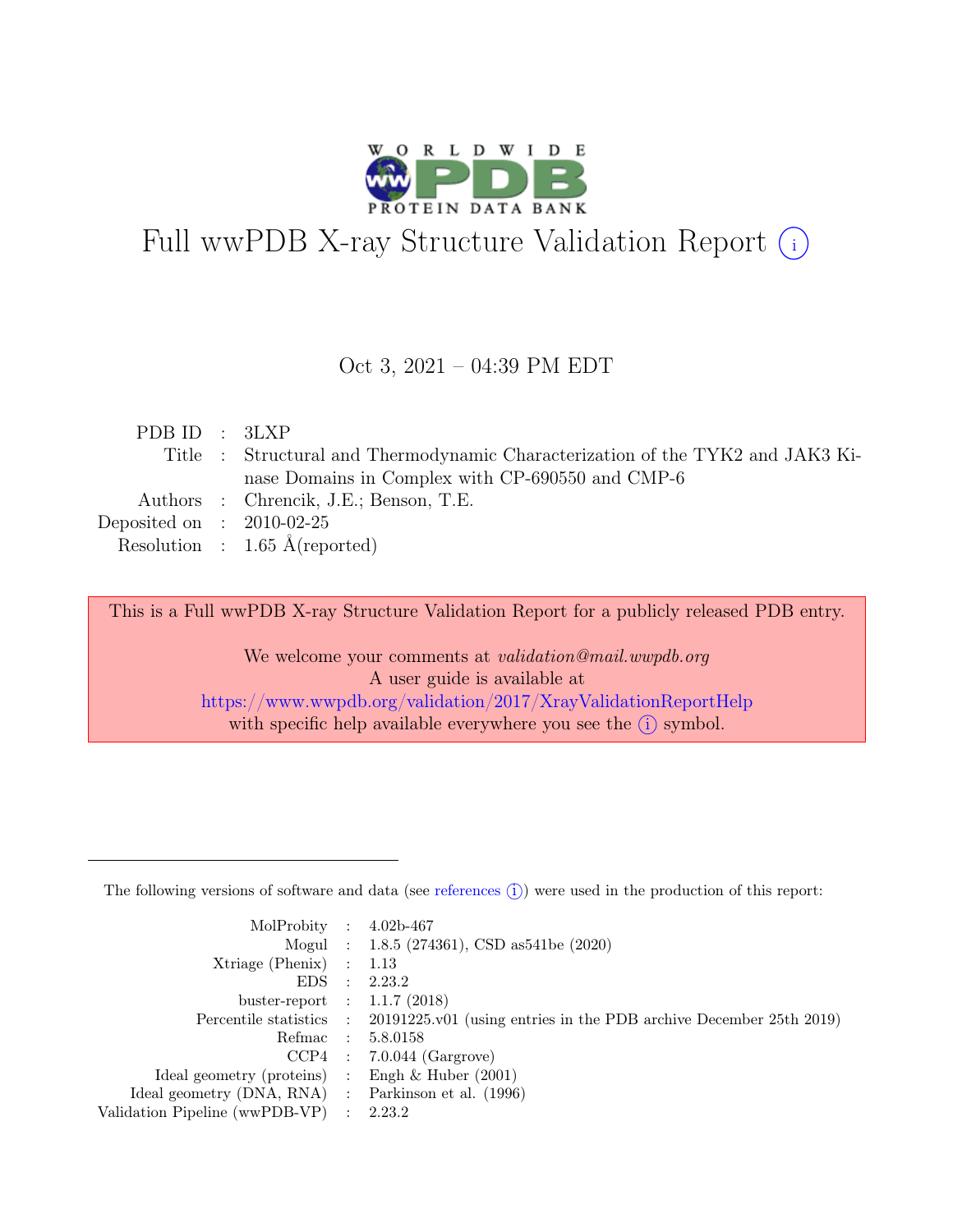# 1 Overall quality at a glance  $(i)$

The following experimental techniques were used to determine the structure: X-RAY DIFFRACTION

The reported resolution of this entry is 1.65 Å.

Percentile scores (ranging between 0-100) for global validation metrics of the entry are shown in the following graphic. The table shows the number of entries on which the scores are based.



| Metric                | Whole archive<br>$(\#Entries)$ | Similar resolution<br>$(\# \text{Entries}, \text{ resolution } \text{range}(\AA))$ |
|-----------------------|--------------------------------|------------------------------------------------------------------------------------|
| $R_{free}$            | 130704                         | $1827(1.66-1.66)$                                                                  |
| Clashscore            | 141614                         | $1931(1.66-1.66)$                                                                  |
| Ramachandran outliers | 138981                         | 1891 (1.66-1.66)                                                                   |
| Sidechain outliers    | 138945                         | 1891 (1.66-1.66)                                                                   |
| RSRZ outliers         | 127900                         | 1791 (1.66-1.66)                                                                   |

The table below summarises the geometric issues observed across the polymeric chains and their fit to the electron density. The red, orange, yellow and green segments of the lower bar indicate the fraction of residues that contain outliers for  $\geq$ =3, 2, 1 and 0 types of geometric quality criteria respectively. A grey segment represents the fraction of residues that are not modelled. The numeric value for each fraction is indicated below the corresponding segment, with a dot representing fractions <=5% The upper red bar (where present) indicates the fraction of residues that have poor fit to the electron density. The numeric value is given above the bar.

| Mol      | $\gamma$ hain | Length | Quality of chain |    |     |
|----------|---------------|--------|------------------|----|-----|
|          |               |        | 4%               |    |     |
| <b>.</b> | . .           | 318    | 84%              | 5% | 10% |

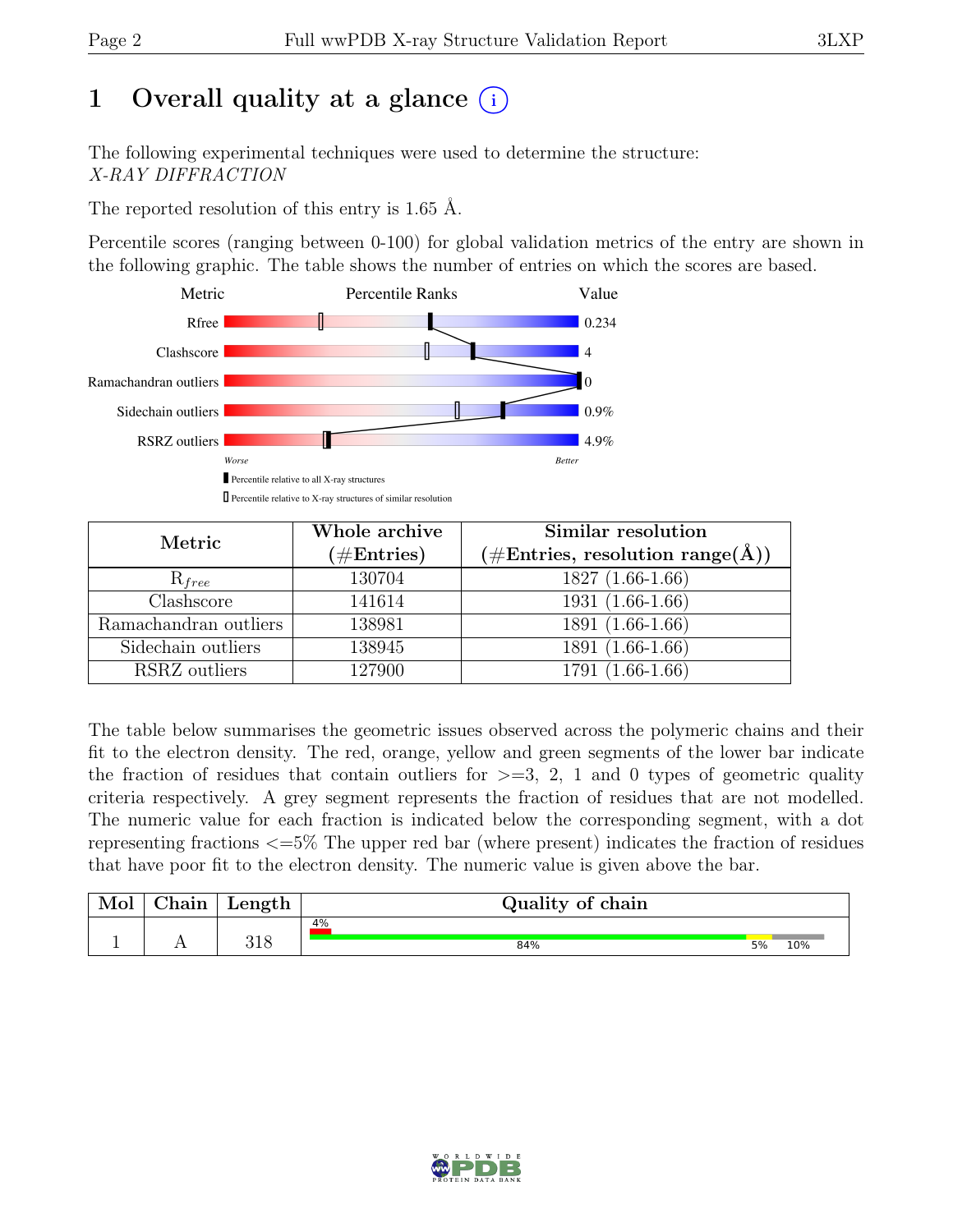# 2 Entry composition  $(i)$

There are 3 unique types of molecules in this entry. The entry contains 2449 atoms, of which 0 are hydrogens and 0 are deuteriums.

In the tables below, the ZeroOcc column contains the number of atoms modelled with zero occupancy, the AltConf column contains the number of residues with at least one atom in alternate conformation and the Trace column contains the number of residues modelled with at most 2 atoms.

• Molecule 1 is a protein called Non-receptor tyrosine-protein kinase TYK2.

| Mol | $\Box$ Chain | Residues | $\rm{Atoms}$      |      |     |     |  | ZeroOcc | $\vert$ AltConf $\vert$ | Trace |  |
|-----|--------------|----------|-------------------|------|-----|-----|--|---------|-------------------------|-------|--|
|     |              | 286      | Total<br>$2252\,$ | 1458 | 372 | 408 |  |         |                         |       |  |

| Chain          | Residue | Modelled                | Actual                   | Comment             | Reference         |
|----------------|---------|-------------------------|--------------------------|---------------------|-------------------|
| А              | 865     | <b>MET</b>              | -                        | expression tag      | <b>UNP P29597</b> |
| А              | 866     | ALA                     | $\overline{a}$           | expression tag      | <b>UNP P29597</b> |
| A              | 867     | <b>HIS</b>              | $\overline{\phantom{0}}$ | expression tag      | <b>UNP P29597</b> |
| A              | 868     | ${\rm HIS}$             | $\overline{\phantom{0}}$ | expression tag      | <b>UNP P29597</b> |
| А              | 869     | <b>HIS</b>              | $\overline{a}$           | expression tag      | <b>UNP P29597</b> |
| A              | 870     | <b>HIS</b>              | $\overline{\phantom{0}}$ | expression tag      | <b>UNP P29597</b> |
| $\mathbf{A}$   | 871     | <b>HIS</b>              | $\overline{\phantom{0}}$ | expression tag      | <b>UNP P29597</b> |
| A              | 872     | <b>HIS</b>              | $\overline{\phantom{0}}$ | expression tag      | <b>UNP P29597</b> |
| A              | 873     | <b>HIS</b>              | $\overline{\phantom{0}}$ | expression tag      | <b>UNP P29597</b> |
| $\mathbf{A}$   | 874     | $\overline{HIS}$        | $\overline{\phantom{0}}$ | expression tag      | <b>UNP P29597</b> |
| A              | 875     | <b>HIS</b>              | $\overline{\phantom{0}}$ | expression tag      | <b>UNP P29597</b> |
| A              | 876     | <b>HIS</b>              | $\overline{\phantom{0}}$ | expression tag      | <b>UNP P29597</b> |
| A              | 877     | $\overline{\text{GLY}}$ | $\overline{\phantom{0}}$ | expression tag      | <b>UNP P29597</b> |
| А              | 878     | <b>ALA</b>              | $\overline{a}$           | expression tag      | <b>UNP P29597</b> |
| A              | 879     | <b>LEU</b>              | $\overline{a}$           | expression tag      | <b>UNP P29597</b> |
| A              | 880     | GLU                     | $\overline{a}$           | expression tag      | <b>UNP P29597</b> |
| А              | 881     | VAL                     | $\overline{a}$           | expression tag      | <b>UNP P29597</b> |
| A              | 882     | <b>LEU</b>              | $\overline{a}$           | expression tag      | <b>UNP P29597</b> |
| А              | 883     | PHE                     | $\overline{\phantom{0}}$ | expression tag      | <b>UNP P29597</b> |
| А              | 884     | <b>GLN</b>              | $\overline{a}$           | expression tag      | <b>UNP P29597</b> |
| A              | 885     | <b>GLY</b>              | $\overline{\phantom{0}}$ | expression tag      | <b>UNP P29597</b> |
| A              | 886     | $\overline{\text{PRO}}$ | $\overline{\phantom{0}}$ | expression tag      | <b>UNP P29597</b> |
| А              | 887     | <b>GLY</b>              | $\overline{a}$           | expression tag      | <b>UNP P29597</b> |
| A              | 936     | ALA                     | <b>CYS</b>               | engineered mutation | <b>UNP P29597</b> |
| A              | 969     | <b>ALA</b>              | <b>GLN</b>               | engineered mutation | <b>UNP P29597</b> |
| A              | 971     | <b>ALA</b>              | <b>GLU</b>               | engineered mutation | <b>UNP P29597</b> |
| $\overline{A}$ | 972     | <b>ALA</b>              | <b>LYS</b>               | engineered mutation | <b>UNP P29597</b> |

There are 28 discrepancies between the modelled and reference sequences:

Continued on next page...

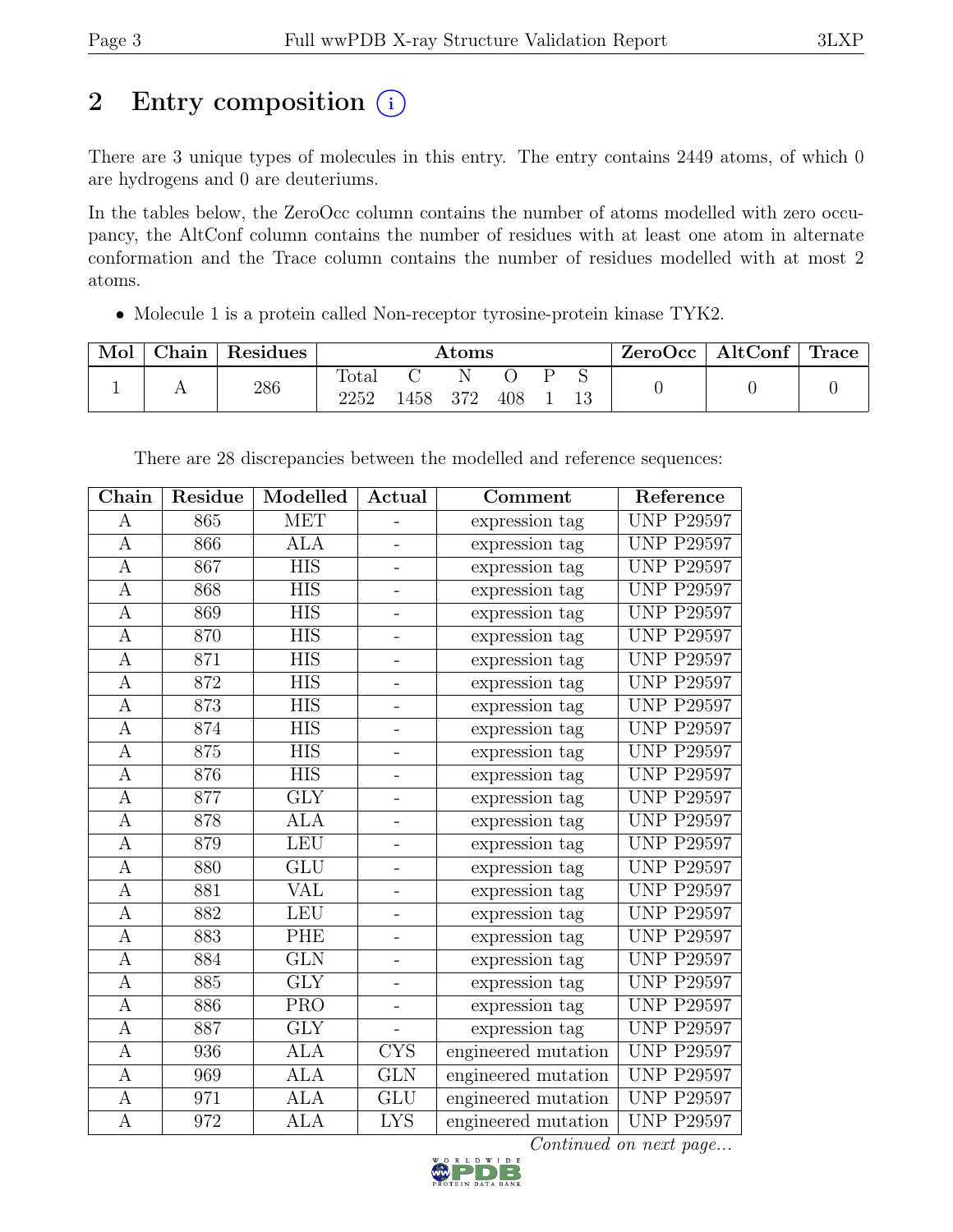Continued from previous page...

| Chain |     | Residue   Modelled   Actual |                    | Comment                                          | Reference |
|-------|-----|-----------------------------|--------------------|--------------------------------------------------|-----------|
|       | 14' | ALA                         | $\gamma_{\rm{VC}}$ | $\pm$ engineered mutation $\pm$ UNP P29597 $\pm$ |           |

 $\bullet$  Molecule 2 is 2-TERT-BUTYL-9-FLUORO-3,6-DIHYDRO-7H-BENZ[H]-IMIDAZ[4,5-F]IS OQUINOLINE-7-ONE (three-letter code: IZA) (formula:  $C_{18}H_{16}FN_3O$ ).



| $\operatorname{Mol}$ | Chain Residues | Atoms         |  |        | ZeroOcc   AltConf |  |  |
|----------------------|----------------|---------------|--|--------|-------------------|--|--|
|                      |                | Total C F N O |  |        |                   |  |  |
|                      |                |               |  | 18 1 3 |                   |  |  |

• Molecule 3 is water.

|  | $\blacksquare$ Mol $\vert$ Chain $\vert$ Residues $\vert$ | <b>Atoms</b> | $ZeroOcc \   \$ AltConf |  |
|--|-----------------------------------------------------------|--------------|-------------------------|--|
|  |                                                           | Total        |                         |  |

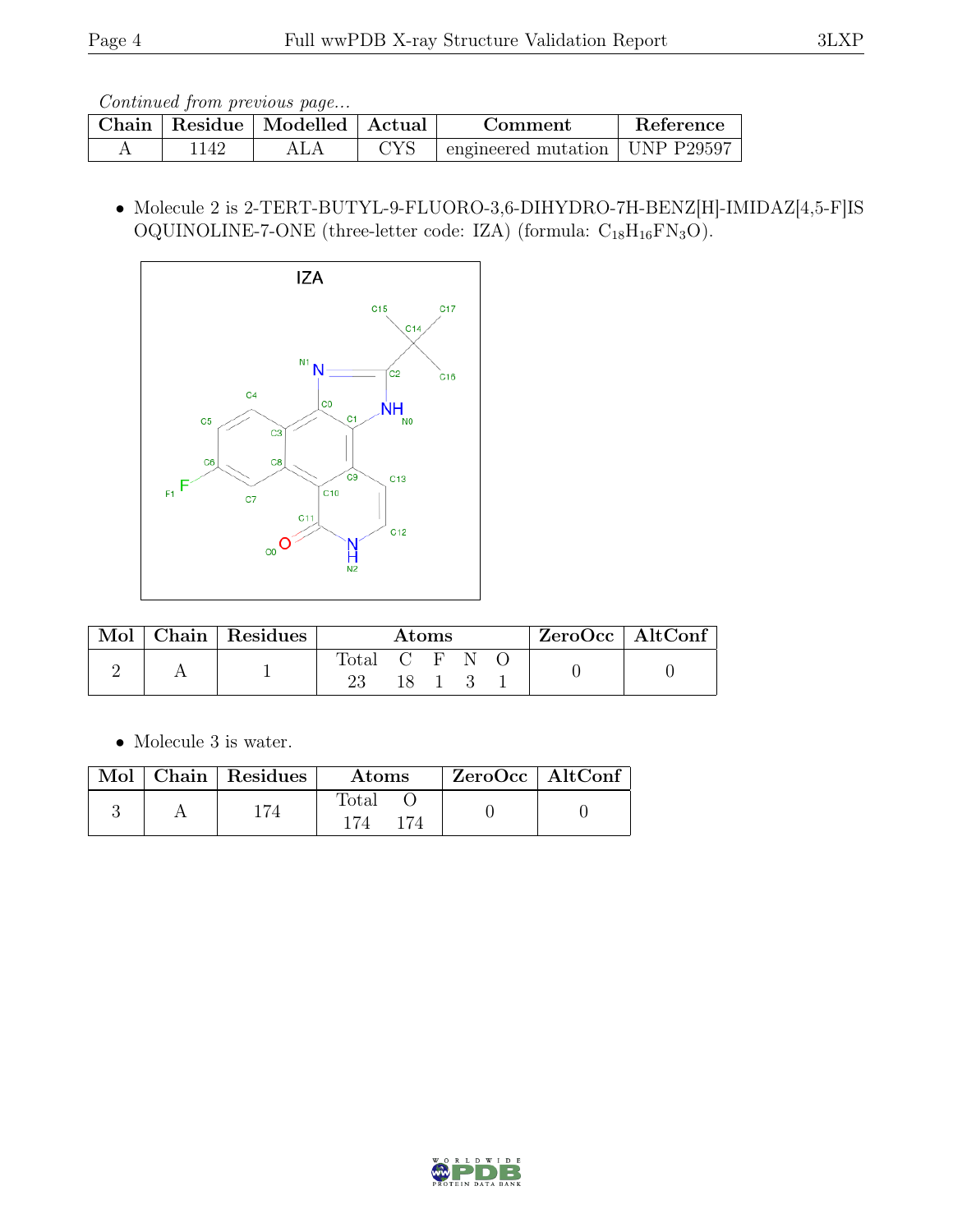# 3 Residue-property plots  $(i)$

These plots are drawn for all protein, RNA, DNA and oligosaccharide chains in the entry. The first graphic for a chain summarises the proportions of the various outlier classes displayed in the second graphic. The second graphic shows the sequence view annotated by issues in geometry and electron density. Residues are color-coded according to the number of geometric quality criteria for which they contain at least one outlier:  $green = 0$ , yellow  $= 1$ , orange  $= 2$  and red  $= 3$  or more. A red dot above a residue indicates a poor fit to the electron density (RSRZ > 2). Stretches of 2 or more consecutive residues without any outlier are shown as a green connector. Residues present in the sample, but not in the model, are shown in grey.

• Molecule 1: Non-receptor tyrosine-protein kinase TYK2



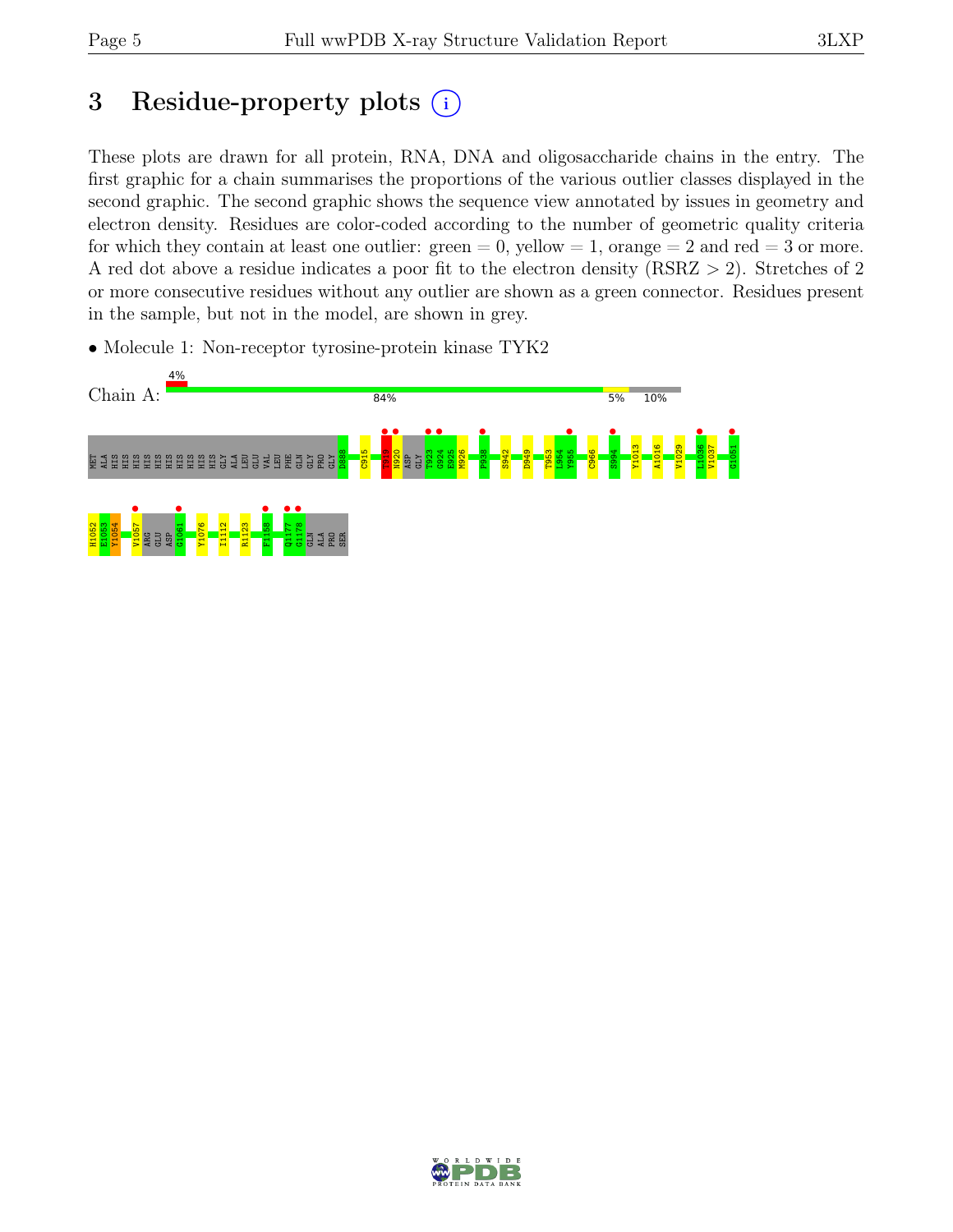# 4 Data and refinement statistics  $(i)$

| Property                                                         | Value                                            | <b>Source</b> |
|------------------------------------------------------------------|--------------------------------------------------|---------------|
| Space group                                                      | P 21 21 21                                       | Depositor     |
| Cell constants                                                   | $75.98\text{\AA}$<br>$38.33\text{\AA}$<br>97.42Å | Depositor     |
| a, b, c, $\alpha$ , $\beta$ , $\gamma$                           | $90.00^\circ$<br>$90.00^\circ$<br>$90.00^\circ$  |               |
| Resolution $(A)$                                                 | 35.40<br>1.65<br>$\equiv$                        | Depositor     |
|                                                                  | 35.39<br>$-1.65$                                 | <b>EDS</b>    |
| $%$ Data completeness                                            | $\overline{99.7}$ (35.40-1.65)                   | Depositor     |
| (in resolution range)                                            | 99.7 (35.39-1.65)                                | <b>EDS</b>    |
| $R_{merge}$                                                      | (Not available)                                  | Depositor     |
| $\mathrm{R}_{sym}$                                               | 0.08                                             | Depositor     |
| $\langle I/\sigma(I) \rangle$ <sup>1</sup>                       | 1.88 (at $1.65\text{\AA}$ )                      | Xtriage       |
| Refinement program                                               | REFMAC 5.2.0019                                  | Depositor     |
| $R, R_{free}$                                                    | 0.192<br>0.229<br>$\ddot{\phantom{0}}$           | Depositor     |
|                                                                  | 0.202<br>0.234<br>$\mathcal{A}$                  | DCC           |
| $R_{free}$ test set                                              | 1760 reflections $(5.01\%)$                      | wwPDB-VP      |
| Wilson B-factor $(A^2)$                                          | 18.8                                             | Xtriage       |
| Anisotropy                                                       | 0.036                                            | Xtriage       |
| Bulk solvent $k_{sol}(\text{e}/\text{A}^3), B_{sol}(\text{A}^2)$ | $0.38$ , 65.5                                    | <b>EDS</b>    |
| L-test for $\overline{\text{twinning}}^2$                        | $< L >$ = 0.50, $< L^2 >$ = 0.33                 | Xtriage       |
| Estimated twinning fraction                                      | $\overline{\text{No}}$ twinning to report.       | Xtriage       |
| $F_o, F_c$ correlation                                           | 0.95                                             | <b>EDS</b>    |
| Total number of atoms                                            | 2449                                             | wwPDB-VP      |
| Average B, all atoms $(A^2)$                                     | 20.0                                             | wwPDB-VP      |

Xtriage's analysis on translational NCS is as follows: The largest off-origin peak in the Patterson function is 6.39% of the height of the origin peak. No significant pseudotranslation is detected.

<sup>&</sup>lt;sup>2</sup>Theoretical values of  $\langle |L| \rangle$ ,  $\langle L^2 \rangle$  for acentric reflections are 0.5, 0.333 respectively for untwinned datasets, and 0.375, 0.2 for perfectly twinned datasets.



<span id="page-5-1"></span><span id="page-5-0"></span><sup>1</sup> Intensities estimated from amplitudes.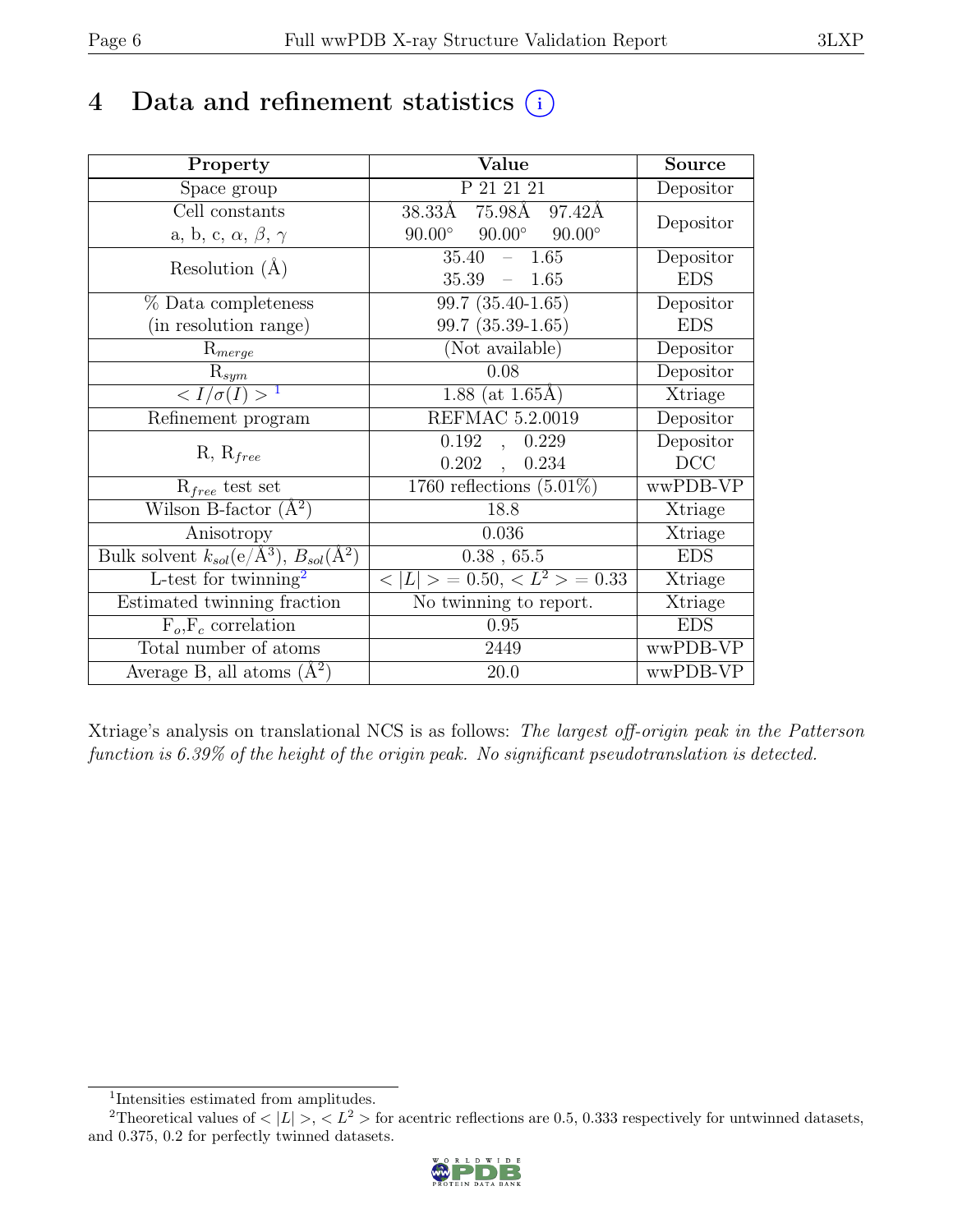# 5 Model quality  $(i)$

## 5.1 Standard geometry  $(i)$

Bond lengths and bond angles in the following residue types are not validated in this section: IZA, PTR

The Z score for a bond length (or angle) is the number of standard deviations the observed value is removed from the expected value. A bond length (or angle) with  $|Z| > 5$  is considered an outlier worth inspection. RMSZ is the root-mean-square of all Z scores of the bond lengths (or angles).

|               |      | Bond lengths       | Bond angles |                 |  |
|---------------|------|--------------------|-------------|-----------------|--|
| $Mol$   Chain | RMSZ | # $ Z  > 5$        | RMSZ        | # $ Z  > 5$     |  |
|               | 0.51 | $1/2295$ $(0.0\%)$ | 0.65        | $1/3113(0.0\%)$ |  |

Chiral center outliers are detected by calculating the chiral volume of a chiral center and verifying if the center is modelled as a planar moiety or with the opposite hand.A planarity outlier is detected by checking planarity of atoms in a peptide group, atoms in a mainchain group or atoms of a sidechain that are expected to be planar.

|  | $\mid$ Mol $\mid$ Chain $\mid$ #Chirality outliers $\mid$ #Planarity outliers $\mid$ |
|--|--------------------------------------------------------------------------------------|
|  |                                                                                      |

All (1) bond length outliers are listed below:

|  |  |                           | $\mid$ Mol $\mid$ Chain $\mid$ Res $\mid$ Type $\mid$ Atoms $\mid$ $\mid$ Z $\mid$ Observed(Å) $\mid$ Ideal(Å) $\mid$ |  |
|--|--|---------------------------|-----------------------------------------------------------------------------------------------------------------------|--|
|  |  | 966   CYS   CB-SG   -5.21 |                                                                                                                       |  |

All (1) bond angle outliers are listed below:

| $\sqrt{\text{Mol}}$   Chain   Res   Type |  | Atoms                          | $Z \parallel$ Observed <sup>(o)</sup> $\text{Ideal}^{\text{o}}$ |        |
|------------------------------------------|--|--------------------------------|-----------------------------------------------------------------|--------|
|                                          |  | 919   THR $ $ CA-CB-CG2   7.55 | 122.97                                                          | 112.40 |

All (1) chirality outliers are listed below:

| $\sqrt{\text{Mol}}$   Chain   Res   Type   Atom |     |  |
|-------------------------------------------------|-----|--|
|                                                 | THR |  |

There are no planarity outliers.

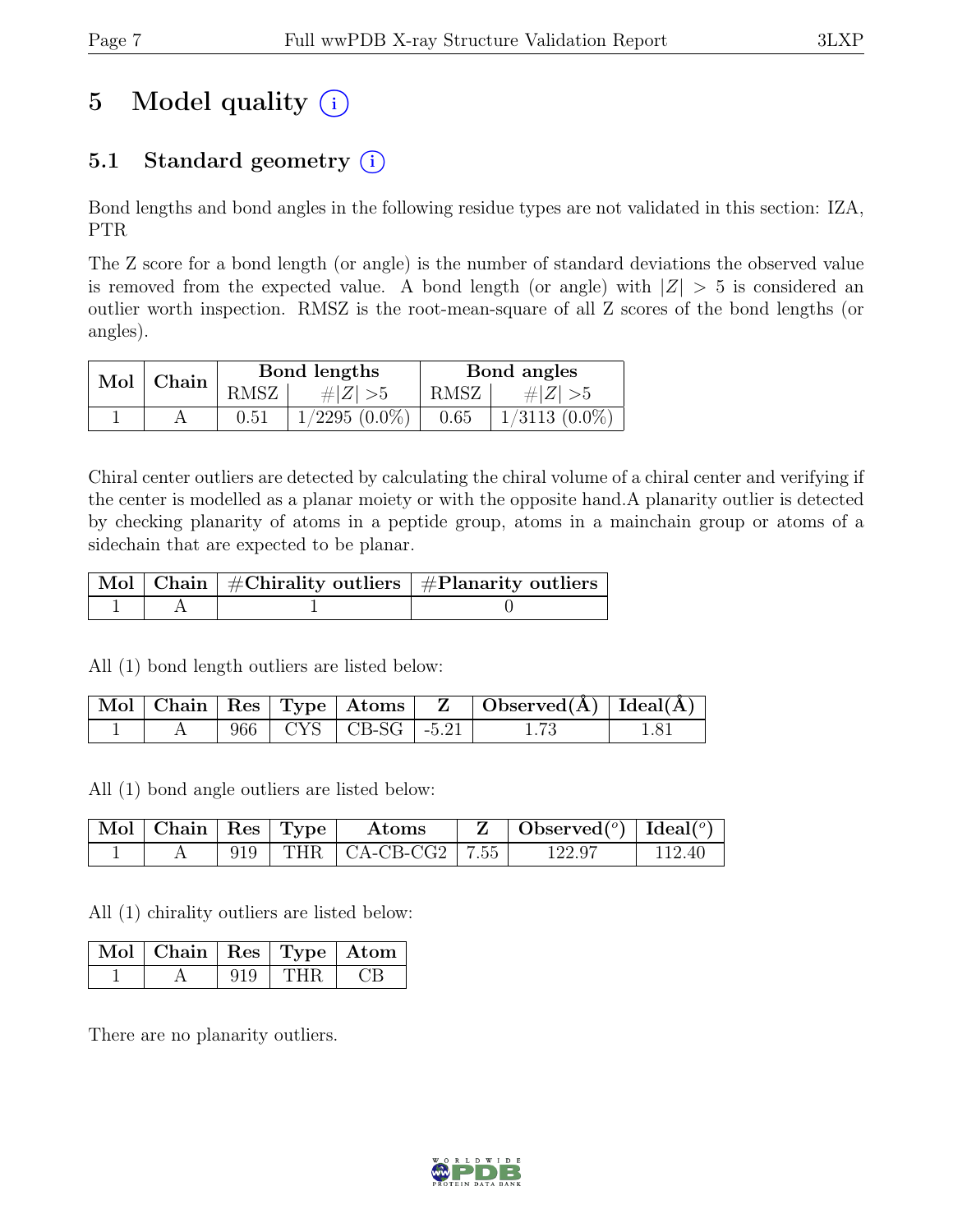### 5.2 Too-close contacts  $(i)$

In the following table, the Non-H and H(model) columns list the number of non-hydrogen atoms and hydrogen atoms in the chain respectively. The H(added) column lists the number of hydrogen atoms added and optimized by MolProbity. The Clashes column lists the number of clashes within the asymmetric unit, whereas Symm-Clashes lists symmetry-related clashes.

| Mol |      |      | Chain   Non-H   H(model)   H(added)   Clashes   Symm-Clashes |
|-----|------|------|--------------------------------------------------------------|
|     | 2252 | 2155 |                                                              |
|     |      |      |                                                              |
|     | 174  |      |                                                              |
|     | 2449 | 2171 |                                                              |

The all-atom clashscore is defined as the number of clashes found per 1000 atoms (including hydrogen atoms). The all-atom clashscore for this structure is 4.

All (16) close contacts within the same asymmetric unit are listed below, sorted by their clash magnitude.

| Atom-1               | Atom-2               | Interatomic      | Clash           |
|----------------------|----------------------|------------------|-----------------|
|                      |                      | distance $(\AA)$ | overlap $(\AA)$ |
| 1: A:919:THR:HG23    | 1: A:920: ASN: C     | 1.60             | 1.21            |
| 1: A:919:THR:CG2     | 1:A:920:ASN:HA       | 2.12             | 0.80            |
| 1:A:919:THR:HG23     | 1: A:920: ASN:CA     | 2.14             | 0.78            |
| 1: A:919:THR:HG22    | 1:A:920:ASN:HA       | 1.66             | 0.76            |
| 1: A:919:THR:CG2     | 1:A:920:ASN:CA       | 2.66             | 0.73            |
| 1: A:919:THR:CG2     | 1: A:920: ASN: C     | 2.51             | 0.71            |
| 1: A: 1052: HIS: ND1 | 1: A: 1054: PTR: O1P | 2.24             | 0.70            |
| 1:A:915:CYS:HA       | 1: A:926: MET:HE2    | 1.80             | 0.63            |
| 2: A:1183:IZA:OO     | 2:A:1183:IZA:H7      | 2.03             | 0.57            |
| 1: A:949: ASP:O      | 1: A:953:THR:HG23    | 2.14             | 0.48            |
| 1: A:919:THR:HB      | 3:A:73:HOH:O         | 2.12             | 0.47            |
| 1:A:1029:VAL:HG13    | 1:A:1037:VAL:HG13    | 2.00             | 0.44            |
| 1:A:1112:ILE:HG23    | 1:A:1123:ARG:HD2     | 1.99             | 0.43            |
| 1:A:1057:VAL:HG12    | 1: A:1076: TYR: C    | 2.39             | 0.43            |
| 1:A:1013:TYR:O       | 1:A:1016:ALA:HB3     | 2.21             | 0.41            |
| 1: A:915: CYS:SG     | 1: A:926: MET:CE     | 3.09             | 0.40            |

All (1) symmetry-related close contacts are listed below. The label for Atom-2 includes the symmetry operator and encoded unit-cell translations to be applied.

| Atom-2          |                            | Interatomic    | Clash         |
|-----------------|----------------------------|----------------|---------------|
| Atom-1          |                            | distance $(A)$ | overlap $(A)$ |
| 3: A:245: HOH:O | 3: A:328: HOH:O[3]<br>5441 |                | ).06          |

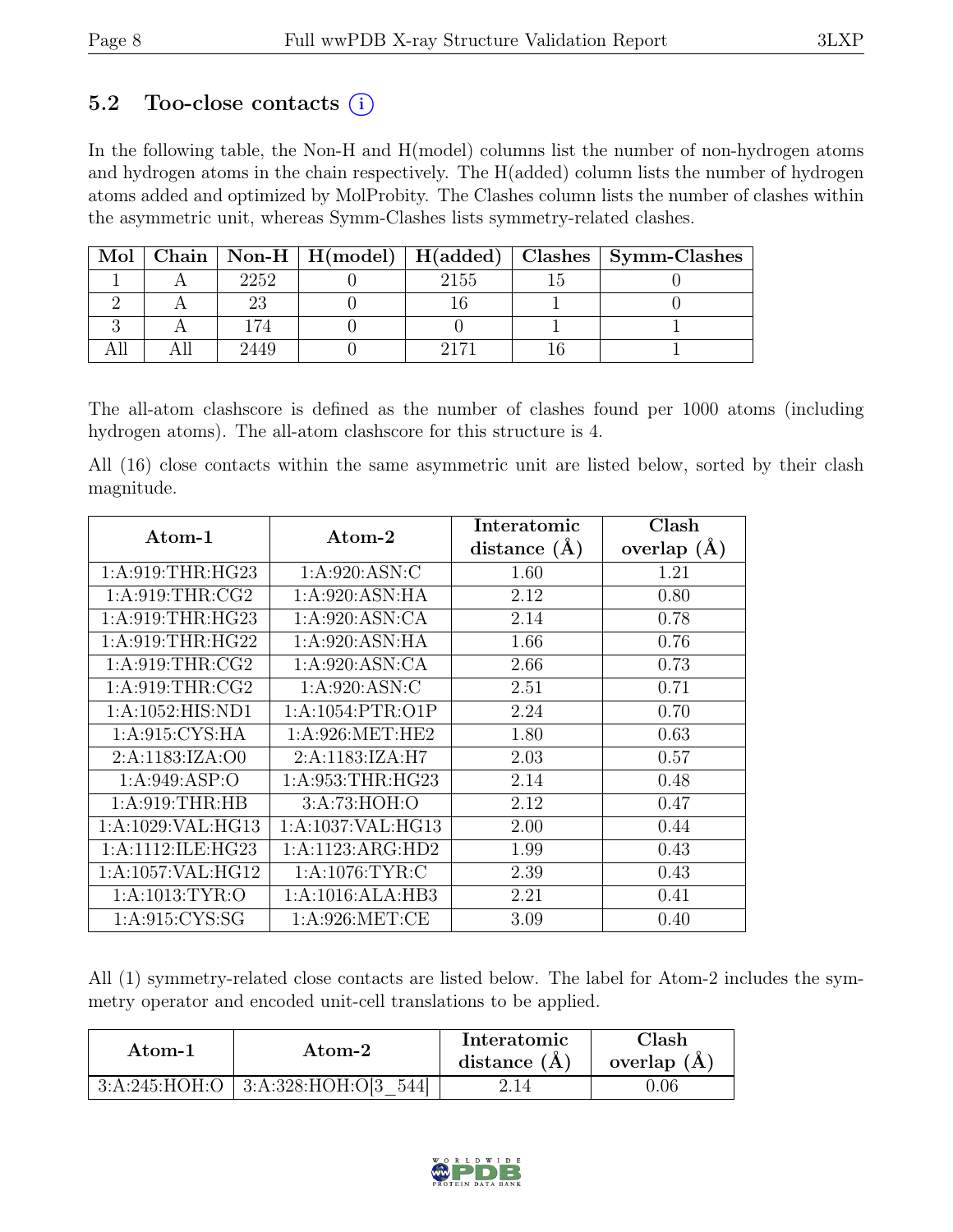### 5.3 Torsion angles  $(i)$

#### 5.3.1 Protein backbone  $(i)$

In the following table, the Percentiles column shows the percent Ramachandran outliers of the chain as a percentile score with respect to all X-ray entries followed by that with respect to entries of similar resolution.

The Analysed column shows the number of residues for which the backbone conformation was analysed, and the total number of residues.

| $\vert$ Mol $\vert$ Chain $\vert$ | Analysed                                |  | Favoured   Allowed   Outliers   Percentiles                                                                                                                                    |
|-----------------------------------|-----------------------------------------|--|--------------------------------------------------------------------------------------------------------------------------------------------------------------------------------|
|                                   | $279/318$ (88\%)   273 (98\%)   6 (2\%) |  | $\begin{array}{ c c c c c }\n\hline\n\multicolumn{1}{ c }{\hspace{1.2cm}100} & \multicolumn{1}{ c }{\hspace{1.2cm}100} & \multicolumn{1}{ c }{\hspace{1.2cm}100}\n\end{array}$ |

There are no Ramachandran outliers to report.

#### 5.3.2 Protein side chains  $(i)$

In the following table, the Percentiles column shows the percent sidechain outliers of the chain as a percentile score with respect to all X-ray entries followed by that with respect to entries of similar resolution.

The Analysed column shows the number of residues for which the sidechain conformation was analysed, and the total number of residues.

| $\mid$ Mol $\mid$ Chain $\mid$ | Analysed Rotameric   Outliers   Percentiles       |  |  |  |  |
|--------------------------------|---------------------------------------------------|--|--|--|--|
|                                | $\mid$ 226/270 (84%)   224 (99%)   2 (1%)   78 66 |  |  |  |  |

All (2) residues with a non-rotameric sidechain are listed below:

| Mol | ${\rm Chain}$ | Res | l'ype |
|-----|---------------|-----|-------|
|     |               |     |       |
|     |               |     |       |

Sometimes sidechains can be flipped to improve hydrogen bonding and reduce clashes. All (1) such sidechains are listed below:

| $Mol$   Chain   Res | 1 ype  |
|---------------------|--------|
|                     | . 11 1 |

#### 5.3.3 RNA  $(i)$

There are no RNA molecules in this entry.

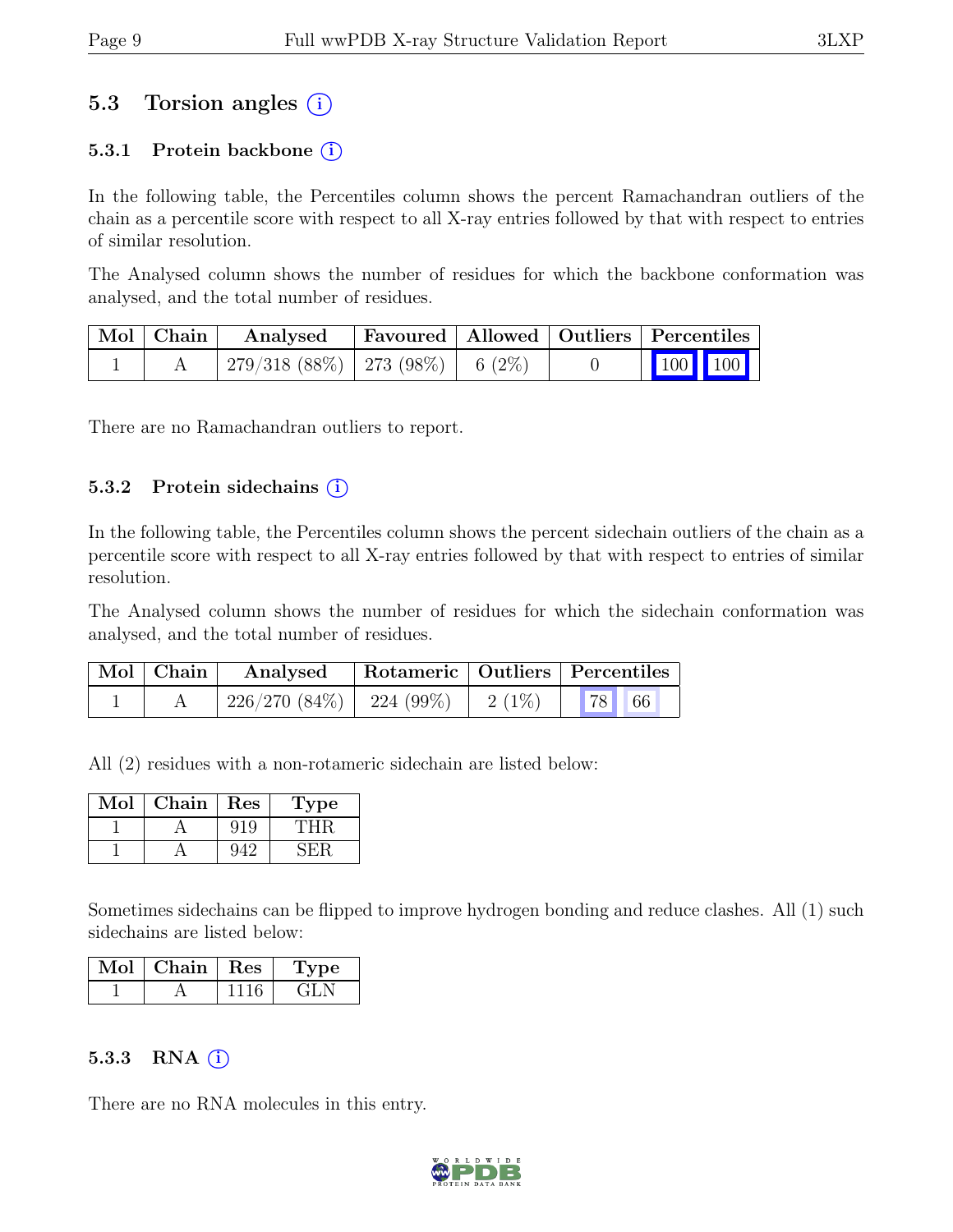### 5.4 Non-standard residues in protein, DNA, RNA chains (i)

1 non-standard protein/DNA/RNA residue is modelled in this entry.

In the following table, the Counts columns list the number of bonds (or angles) for which Mogul statistics could be retrieved, the number of bonds (or angles) that are observed in the model and the number of bonds (or angles) that are defined in the Chemical Component Dictionary. The Link column lists molecule types, if any, to which the group is linked. The Z score for a bond length (or angle) is the number of standard deviations the observed value is removed from the expected value. A bond length (or angle) with  $|Z| > 2$  is considered an outlier worth inspection. RMSZ is the root-mean-square of all Z scores of the bond lengths (or angles).

| Mol Type |     | $\vert$ Chain $\vert$ Res |      | Link |          | Bond lengths |                                                                   | Bond angles |       |
|----------|-----|---------------------------|------|------|----------|--------------|-------------------------------------------------------------------|-------------|-------|
|          |     |                           |      |      |          |              | Counts   RMSZ $\mid \#  Z  > 2$   Counts   RMSZ $\mid \#  Z  > 2$ |             |       |
|          | PTR |                           | 1054 |      | 15,16,17 | 2.25         | $2(13\%)$   19,22,24                                              | 1.07        | 1(5%) |

In the following table, the Chirals column lists the number of chiral outliers, the number of chiral centers analysed, the number of these observed in the model and the number defined in the Chemical Component Dictionary. Similar counts are reported in the Torsion and Rings columns. '-' means no outliers of that kind were identified.

|            |      | Mol   Type   Chain   Res   Link   Chirals | Torsions Rings           |  |
|------------|------|-------------------------------------------|--------------------------|--|
| <b>PTR</b> | 1054 |                                           | $0/10/11/13$   $0/1/1/1$ |  |

All (2) bond length outliers are listed below:

|  |  |                              | $\mid$ Mol $\mid$ Chain $\mid$ Res $\mid$ Type $\mid$ Atoms $\mid$ $\mid$ Z $\mid$ Observed(Å) $\mid$ Ideal(Å) $\mid$ |      |
|--|--|------------------------------|-----------------------------------------------------------------------------------------------------------------------|------|
|  |  | $1054$   PTR   OH-CZ   -7.43 |                                                                                                                       | 1.40 |
|  |  | $1054$   PTR   P-OH   2.41   | 1.63                                                                                                                  | 1.59 |

All (1) bond angle outliers are listed below:

|  |  |                                | $\boxed{\text{Mol} \mid \text{Chain} \mid \text{Res} \mid \text{Type} \mid \text{Atoms} \mid \text{Z} \mid \text{Observed}^{(o)} \mid \text{Ideal}^{(o)}}$ |        |
|--|--|--------------------------------|------------------------------------------------------------------------------------------------------------------------------------------------------------|--------|
|  |  | $1054$   PTR   CB-CA-C   -2.07 | 107.59                                                                                                                                                     | 111.47 |

There are no chirality outliers.

There are no torsion outliers.

There are no ring outliers.

1 monomer is involved in 1 short contact:

|  |            | Mol   Chain   Res   Type   Clashes   Symm-Clashes |
|--|------------|---------------------------------------------------|
|  | 1054   PTR |                                                   |

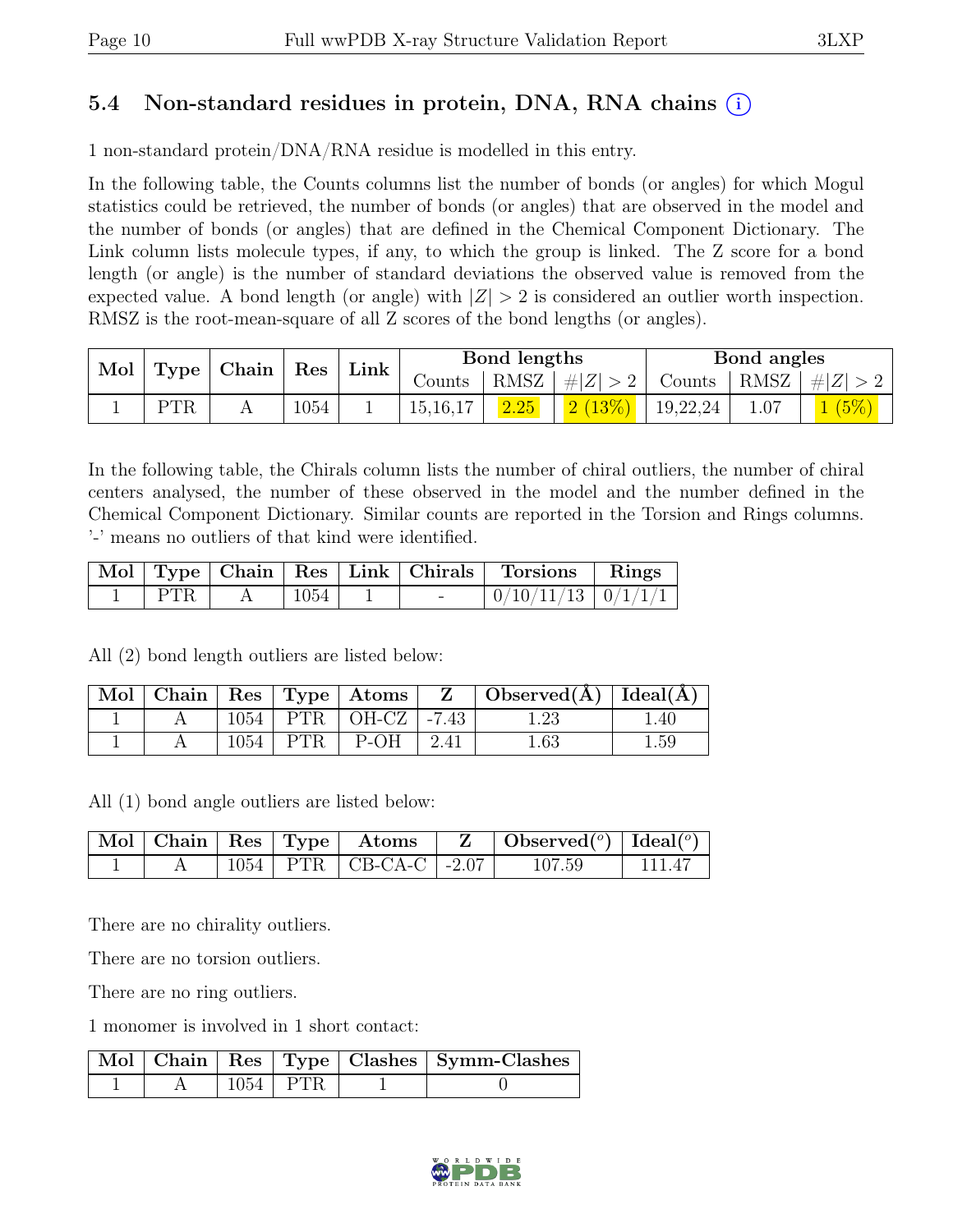### 5.5 Carbohydrates (i)

There are no monosaccharides in this entry.

### 5.6 Ligand geometry  $(i)$

1 ligand is modelled in this entry.

In the following table, the Counts columns list the number of bonds (or angles) for which Mogul statistics could be retrieved, the number of bonds (or angles) that are observed in the model and the number of bonds (or angles) that are defined in the Chemical Component Dictionary. The Link column lists molecule types, if any, to which the group is linked. The Z score for a bond length (or angle) is the number of standard deviations the observed value is removed from the expected value. A bond length (or angle) with  $|Z| > 2$  is considered an outlier worth inspection. RMSZ is the root-mean-square of all Z scores of the bond lengths (or angles).

| Mol   Type   Chain   Res |            | $^{\circ}$ Link | Bond lengths |            |      | Bond angles     |               |      |                    |
|--------------------------|------------|-----------------|--------------|------------|------|-----------------|---------------|------|--------------------|
|                          |            |                 |              | Counts     |      | RMSZ $ #Z  > 2$ | Counts   RMSZ |      | $\vert \#  Z  > 2$ |
|                          | <b>IZA</b> | 1183            |              | 21, 26, 26 | 1.82 | 6(28%)          | 28,41,41      | 2.05 | 10(35%)            |

In the following table, the Chirals column lists the number of chiral outliers, the number of chiral centers analysed, the number of these observed in the model and the number defined in the Chemical Component Dictionary. Similar counts are reported in the Torsion and Rings columns. '-' means no outliers of that kind were identified.

|     |          |  | Mol   Type   Chain   Res   Link   Chirals   Torsions   Rings |  |
|-----|----------|--|--------------------------------------------------------------|--|
| IZA | A   1183 |  | $2/6/6/6$   0/4/4/4                                          |  |

All (6) bond length outliers are listed below:

| Mol            | Chain | Res  | Type | $\rm{Atoms}$                     | Z       | Observed $(A)$ | Ideal(A) |
|----------------|-------|------|------|----------------------------------|---------|----------------|----------|
| $\overline{2}$ |       | 1183 | IZA  | $C14-C2$                         | $-3.96$ | 1.48           | 1.52     |
| $\overline{2}$ | А     | 1183 | IZA  | $C9-C1$                          | $-3.48$ | 1.38           | 1.45     |
| $\overline{2}$ | А     | 1183 | IZA  | $C11-N2$                         | 2.93    | 1.38           | 1.33     |
| $\overline{2}$ |       | 1183 | IZA  | $C3-C0$                          | $-2.90$ | 1.39           | 1.45     |
| 2              |       | 1183 | IZA  | C <sub>13</sub> -C <sub>12</sub> | $-2.42$ | 1.32           | 1.36     |
| $\overline{2}$ | А     | 1183 | IZA  | $C3-C8$                          | $-2.06$ | 1.38           | 1.45     |

All (10) bond angle outliers are listed below:

| Mol | Chain |      | Res   Type | Atoms        |         | Observed $(°)$ | Ideal( $^o$ ) |
|-----|-------|------|------------|--------------|---------|----------------|---------------|
|     |       | 1183 | IZA        | $C3-C0-C1$   | $-5.28$ | 117.91         | 121.92        |
|     |       | 1183 | IZA        | $C4-C3-C0$   | $-3.66$ | 117.35         | 122.55        |
|     |       | 1183 | IZA        | $C12-N2-C11$ | 3.14    | 123.95         | 116.43        |

Continued on next page...

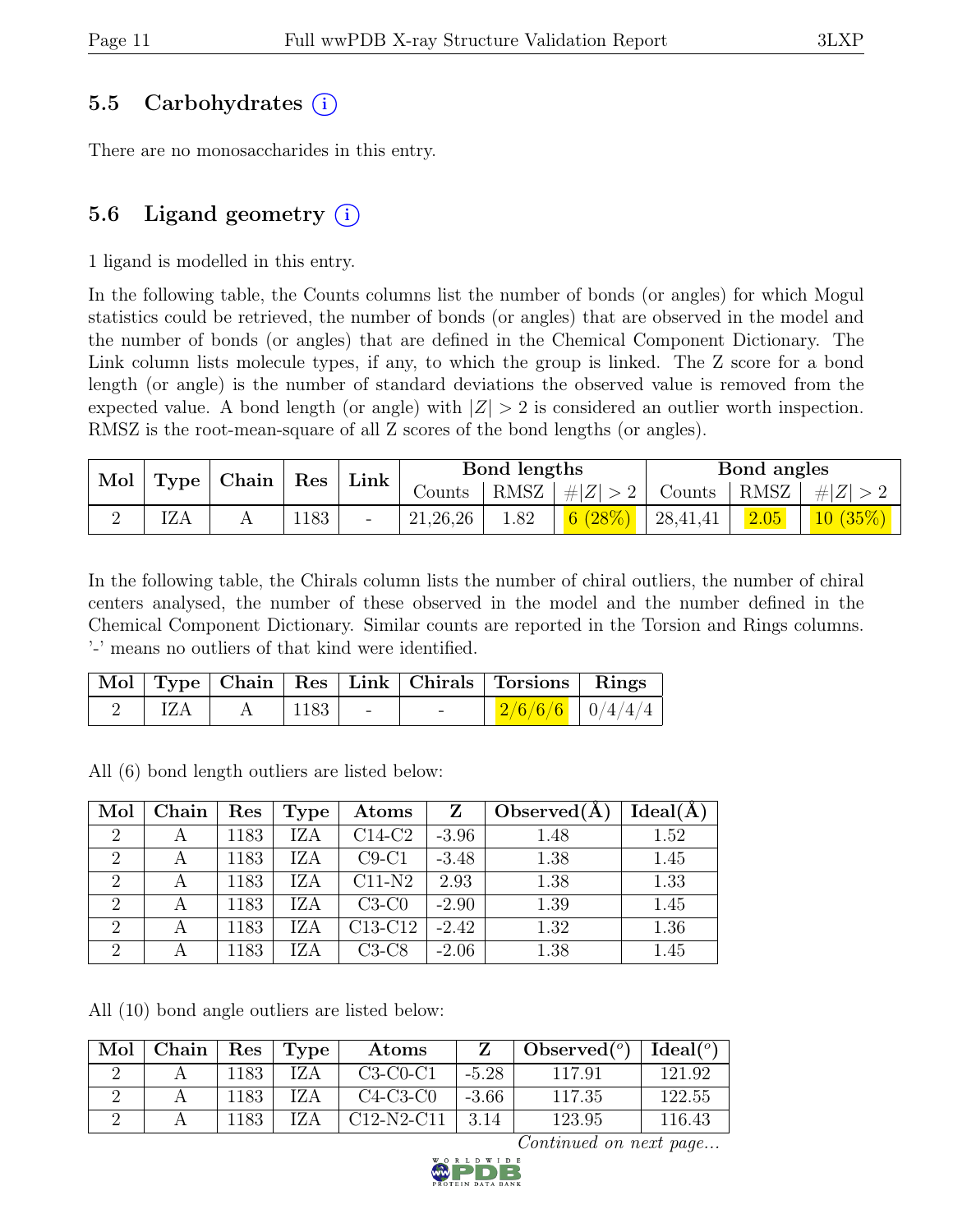| Mol            | Chain | Res  | <b>Type</b> | Atoms                                            | Z       | Observed $(°)$ | Ideal $(°)$ |
|----------------|-------|------|-------------|--------------------------------------------------|---------|----------------|-------------|
| $\overline{2}$ | А     | 1183 | IZA         | C13-C9-C10                                       | 2.85    | 122.45         | 117.26      |
| $\overline{2}$ | А     | 1183 | IZA         | C6-C7-C8                                         | 2.79    | 121.42         | 119.43      |
| 2              | А     | 1183 | IZA         | $C4-C3-C8$                                       | 2.41    | 121.89         | 118.54      |
| $\overline{2}$ | А     | 1183 | IZA         | C13-C12-N2                                       | $-2.40$ | 121.45         | 123.81      |
| 2              | A     | 1183 | IZA         | $C5-C6-C7$                                       | $-2.38$ | 120.61         | 123.23      |
| 2              | А     | 1183 | <b>IZA</b>  | C13-C9-C1                                        | $-2.36$ | 119.19         | 122.55      |
| 2              | А     | 1183 | IZA         | C <sub>17</sub> -C <sub>14</sub> -C <sub>2</sub> | $-2.35$ | 104.29         | 109.57      |

Continued from previous page...

There are no chirality outliers.

All (2) torsion outliers are listed below:

| $\text{Mol}$   Chain |      | Res   Type | Atoms           |
|----------------------|------|------------|-----------------|
|                      | 1183 | IZ A       | $C17-C14-C2-N0$ |
|                      | 1183 | IZ A       | $C16-C14-C2-N0$ |

There are no ring outliers.

1 monomer is involved in 1 short contact:

|  |       |  | Mol   Chain   Res   Type   Clashes   Symm-Clashes |
|--|-------|--|---------------------------------------------------|
|  | 1183- |  |                                                   |

The following is a two-dimensional graphical depiction of Mogul quality analysis of bond lengths, bond angles, torsion angles, and ring geometry for all instances of the Ligand of Interest. In addition, ligands with molecular weight  $> 250$  and outliers as shown on the validation Tables will also be included. For torsion angles, if less then 5% of the Mogul distribution of torsion angles is within 10 degrees of the torsion angle in question, then that torsion angle is considered an outlier. Any bond that is central to one or more torsion angles identified as an outlier by Mogul will be highlighted in the graph. For rings, the root-mean-square deviation (RMSD) between the ring in question and similar rings identified by Mogul is calculated over all ring torsion angles. If the average RMSD is greater than 60 degrees and the minimal RMSD between the ring in question and any Mogul-identified rings is also greater than 60 degrees, then that ring is considered an outlier. The outliers are highlighted in purple. The color gray indicates Mogul did not find sufficient equivalents in the CSD to analyse the geometry.

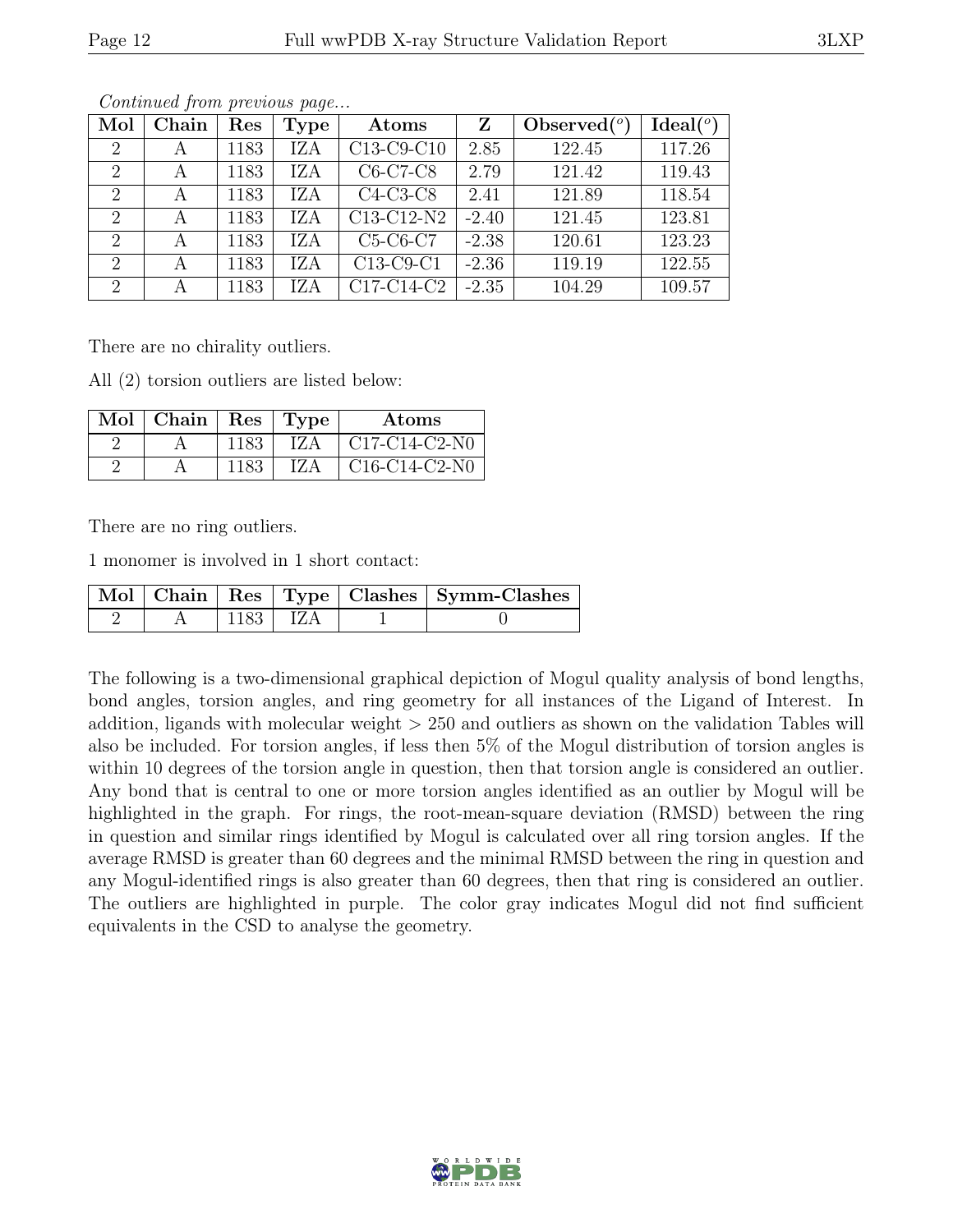

## 5.7 Other polymers (i)

There are no such residues in this entry.

## 5.8 Polymer linkage issues (i)

There are no chain breaks in this entry.

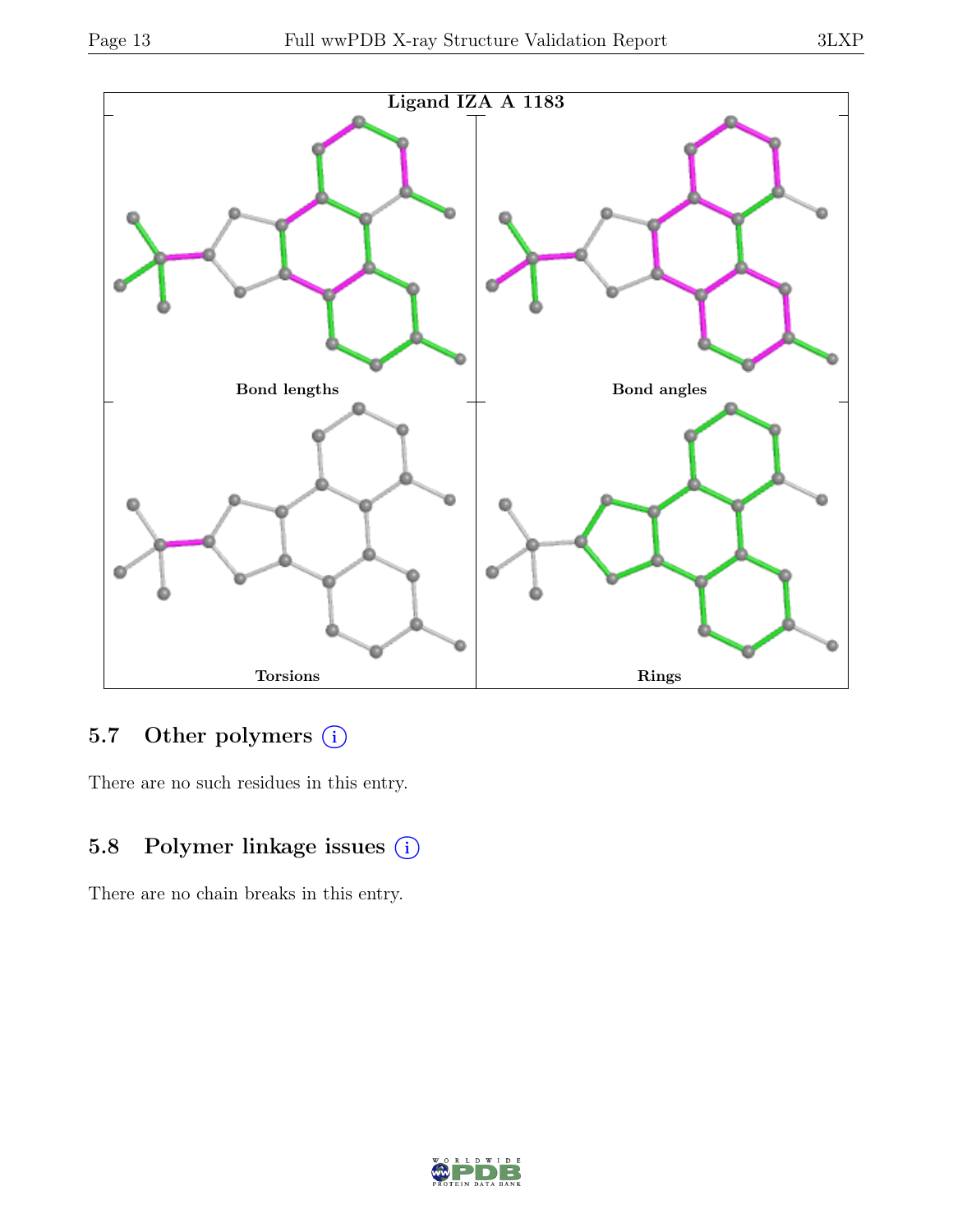# 6 Fit of model and data  $(i)$

### 6.1 Protein, DNA and RNA chains  $(i)$

In the following table, the column labelled  $#RSRZ>2$  contains the number (and percentage) of RSRZ outliers, followed by percent RSRZ outliers for the chain as percentile scores relative to all X-ray entries and entries of similar resolution. The OWAB column contains the minimum, median,  $95<sup>th</sup>$  percentile and maximum values of the occupancy-weighted average B-factor per residue. The column labelled 'Q< 0.9' lists the number of (and percentage) of residues with an average occupancy less than 0.9.

| $\mid$ Mol $\mid$ Chain | Analysed      | $ \langle \mathrm{RSRZ}\rangle $ | $\#\text{RSRZ}\text{>2}$            | $\mid$ OWAB(Å <sup>2</sup> ) $\mid$ Q<0.9 |  |
|-------------------------|---------------|----------------------------------|-------------------------------------|-------------------------------------------|--|
|                         | 285/318 (89%) | 0.12                             | 14 (4\%)   29   28   10, 19, 31, 40 |                                           |  |

All (14) RSRZ outliers are listed below:

| Mol         | Chain        | Res  | <b>Type</b> | <b>RSRZ</b> |
|-------------|--------------|------|-------------|-------------|
| $\mathbf 1$ | А            | 1178 | <b>GLY</b>  | 7.0         |
| $\mathbf 1$ | А            | 919  | <b>THR</b>  | 4.5         |
| $\mathbf 1$ | A            | 923  | THR         | 4.1         |
| $\mathbf 1$ | A            | 1057 | VAL         | 3.9         |
| $\mathbf 1$ | А            | 1177 | <b>GLN</b>  | 3.0         |
| 1           | А            | 1061 | <b>GLY</b>  | 2.6         |
| $\mathbf 1$ | A            | 994  | <b>SER</b>  | 2.6         |
| 1           | A            | 938  | <b>PRO</b>  | 2.6         |
| 1           | A            | 955  | <b>TYR</b>  | 2.5         |
| $\mathbf 1$ | $\mathbf{A}$ | 920  | ASN         | 2.4         |
| 1           | A            | 1036 | LEU         | 2.2         |
| 1           | A            | 1158 | <b>PHE</b>  | 2.1         |
| 1           | А            | 924  | GLY         | 2.1         |
| 1           | A            | 1051 | <b>GLY</b>  | 2.0         |

## 6.2 Non-standard residues in protein, DNA, RNA chains (i)

In the following table, the Atoms column lists the number of modelled atoms in the group and the number defined in the chemical component dictionary. The B-factors column lists the minimum, median,  $95<sup>th</sup>$  percentile and maximum values of B factors of atoms in the group. The column labelled 'Q< 0.9' lists the number of atoms with occupancy less than 0.9.

|              |  |                                                 |  | Mol   Type   Chain   Res   Atoms   RSCC   RSR   B-factors $(A^2)$   Q<0.9 |  |
|--------------|--|-------------------------------------------------|--|---------------------------------------------------------------------------|--|
| $\text{PTR}$ |  | $\mid 1054 \mid 16/17 \mid 0.71 \mid 0.14 \mid$ |  | 23, 29, 43, 44                                                            |  |

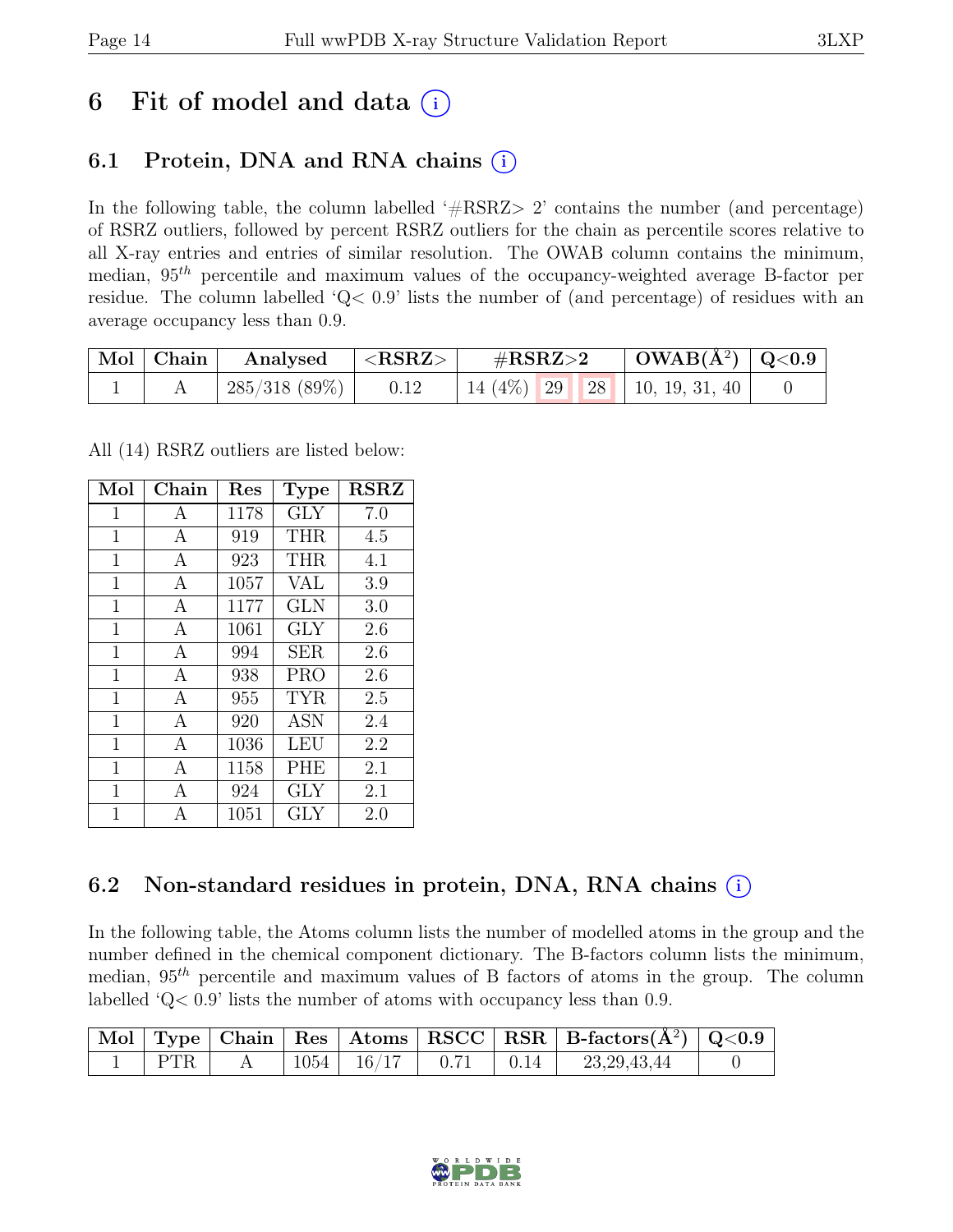### 6.3 Carbohydrates  $(i)$

There are no monosaccharides in this entry.

### 6.4 Ligands  $(i)$

In the following table, the Atoms column lists the number of modelled atoms in the group and the number defined in the chemical component dictionary. The B-factors column lists the minimum, median,  $95<sup>th</sup>$  percentile and maximum values of B factors of atoms in the group. The column labelled 'Q< 0.9' lists the number of atoms with occupancy less than 0.9.

|     |  |                                  |  | $\boxed{\text{Mol}}$ Type   Chain   Res   Atoms   RSCC   RSR   B-factors $(\AA^2)$   Q<0.9 |  |
|-----|--|----------------------------------|--|--------------------------------------------------------------------------------------------|--|
| IZA |  | A   1183   $23/23$   0.91   0.09 |  | 14, 15, 17, 18                                                                             |  |

The following is a graphical depiction of the model fit to experimental electron density of all instances of the Ligand of Interest. In addition, ligands with molecular weight > 250 and outliers as shown on the geometry validation Tables will also be included. Each fit is shown from different orientation to approximate a three-dimensional view.